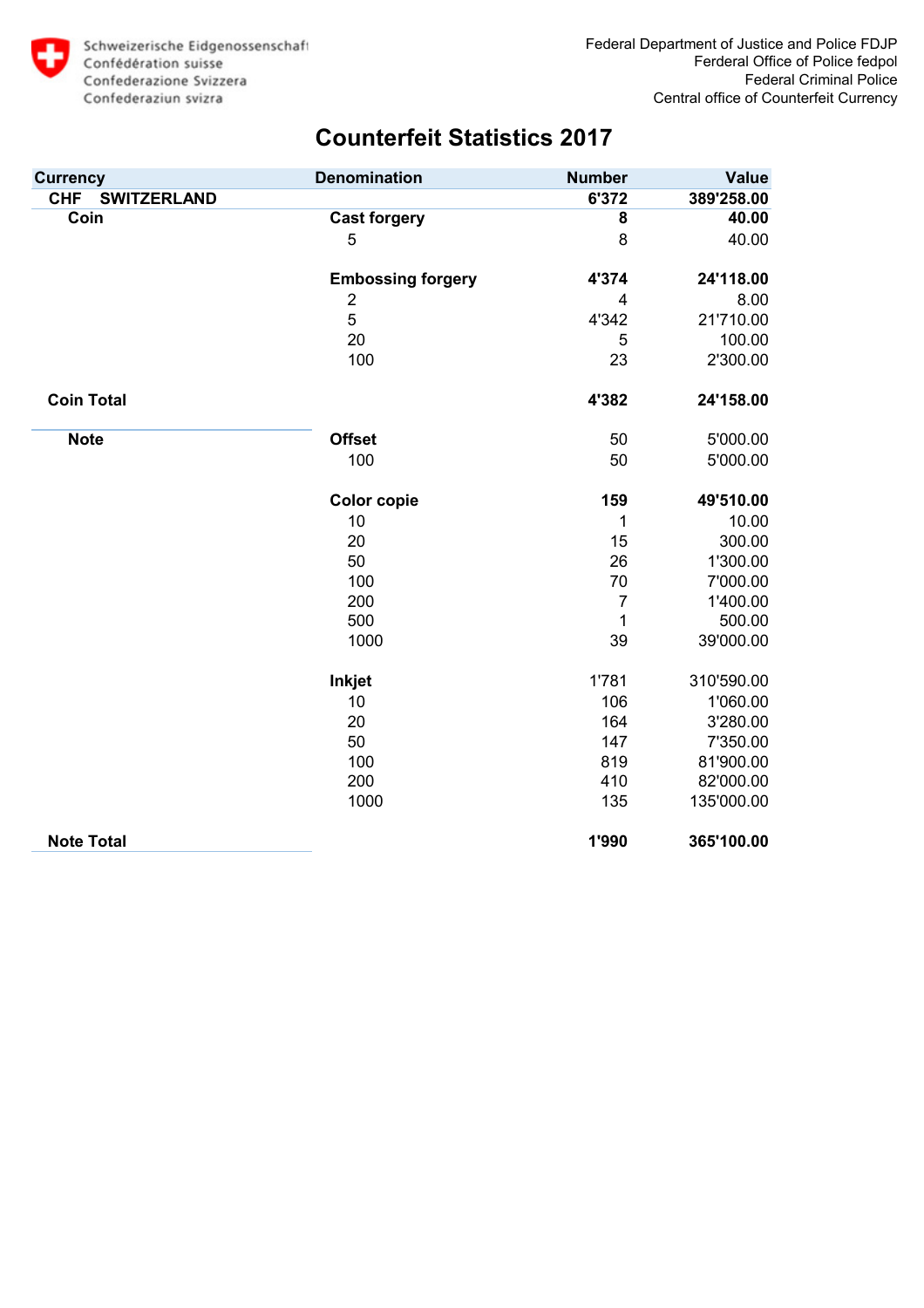

| <b>Currency</b>                | <b>Denomination</b> | <b>Number</b>    | <b>Value</b> |
|--------------------------------|---------------------|------------------|--------------|
| <b>AUD</b><br><b>AUSTRALIA</b> |                     | 8                | 600.00       |
| <b>Note</b>                    | <b>Inkjet</b>       | 8                | 600.00       |
|                                | 50                  | 4                | 200.00       |
|                                | 100                 | 4                | 400.00       |
| <b>Note Total</b>              |                     | 8                | 600.00       |
| <b>BRAZIL</b><br><b>BRL</b>    |                     | 1                | 100.00       |
| <b>Note</b>                    | <b>Inkjet</b>       | 1                | 100.00       |
|                                | 100                 | 1                | 100.00       |
| <b>Note Total</b>              |                     | 1                | 100.00       |
| <b>CAD</b><br><b>CANADA</b>    |                     | 6                | 510.00       |
| <b>Note</b>                    | <b>Color copie</b>  | 1                | 100.00       |
|                                | 100                 | 1                | 100.00       |
|                                | <b>Inkjet</b>       | 5                | 410.00       |
|                                | 10                  | 1                | 10.00        |
|                                | 100                 | $\overline{4}$   | 400.00       |
| <b>Note Total</b>              |                     | $\bf 6$          | 510.00       |
| <b>CNY</b><br><b>CHINA</b>     |                     | 134              | 12'900.00    |
| <b>Note</b>                    | <b>Offset</b>       | 106              | 10'470.00    |
|                                | 20                  | 1                | 20.00        |
|                                | 50                  | 1                | 50.00        |
|                                | 100                 | 104              | 10'400.00    |
|                                | <b>Color copie</b>  | 11               | 1'000.00     |
|                                | 50                  | $\mathbf 2$      | 100.00       |
|                                | 100                 | 9                | 900.00       |
|                                | Inkjet              | 17               | 1'430.00     |
|                                | 10                  | 1                | 10.00        |
|                                | 20                  | 1                | 20.00        |
|                                | 50                  | $\overline{2}$   | 100.00       |
|                                | 100                 | 13               | 1'300.00     |
| <b>Note Total</b>              |                     | 134              | 12'900.00    |
| <b>COLOMBIA</b><br><b>COP</b>  |                     | $\boldsymbol{2}$ | 100'000.00   |
| <b>Note</b>                    | <b>Offset</b>       | $\overline{2}$   | 100'000.00   |
|                                | 50000               | $\overline{2}$   | 100'000.00   |
| <b>Note Total</b>              |                     | $\mathbf{2}$     | 100'000.00   |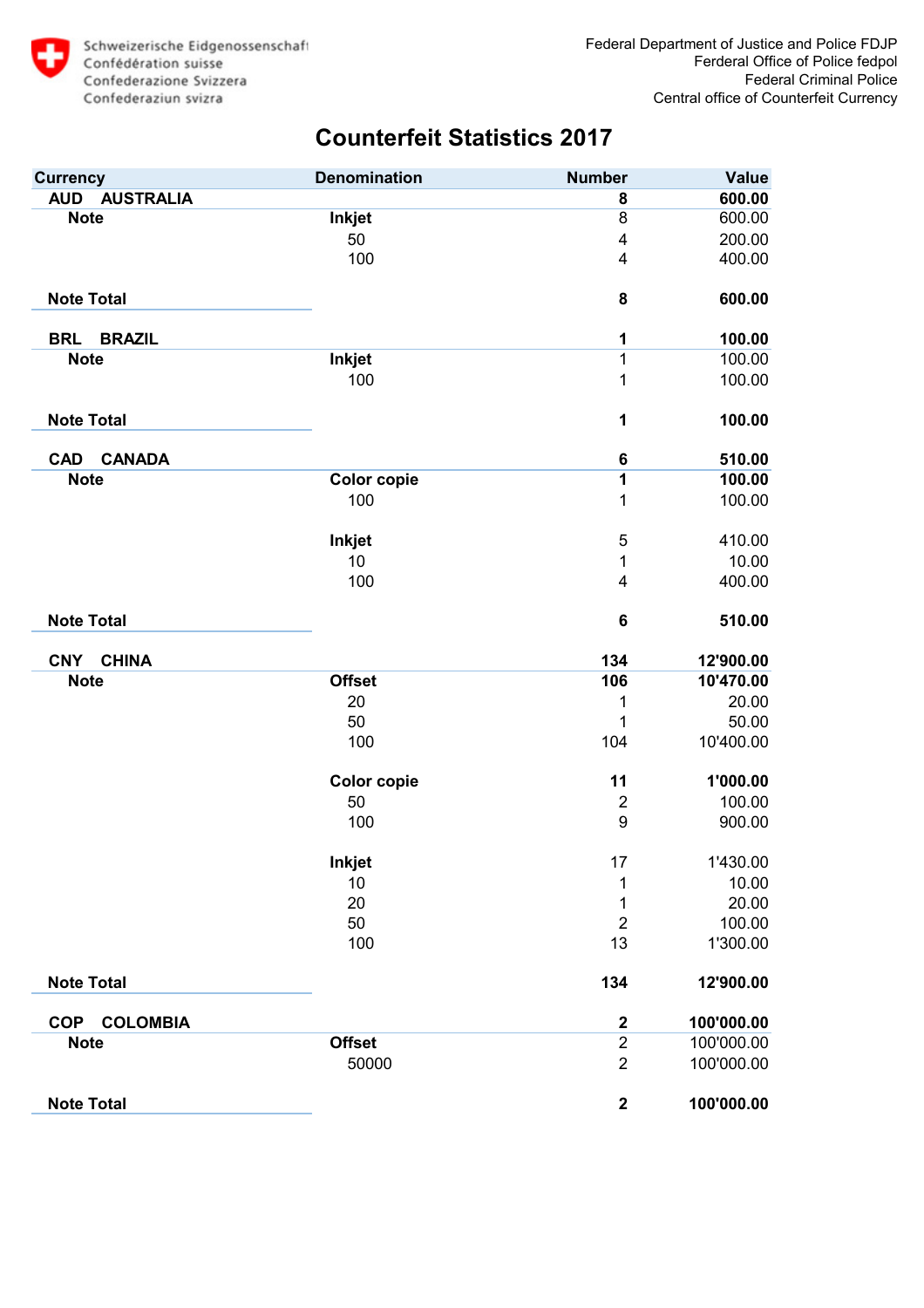

| <b>Currency</b>                    | <b>Denomination</b> | <b>Number</b>  | <b>Value</b> |
|------------------------------------|---------------------|----------------|--------------|
| <b>EUR</b><br><b>EUROPA</b>        |                     | 3'826          | 311'350.00   |
| <b>Note</b>                        | <b>Offset</b>       | 2'763          | 247'250.00   |
|                                    | 10                  | 5              | 50.00        |
|                                    | 20                  | 425            | 8'500.00     |
|                                    | 50                  | 1'132          | 56'600.00    |
|                                    | 100                 | 920            | 92'000.00    |
|                                    | 200                 | 168            | 33'600.00    |
|                                    | 500                 | 113            | 56'500.00    |
|                                    | <b>Color copie</b>  | 54             | 2'285.00     |
|                                    | 5                   | 1              | 5.00         |
|                                    | 10                  | 3              | 30.00        |
|                                    | 20                  | 30             | 600.00       |
|                                    | 50                  | 15             | 750.00       |
|                                    | 100                 | 4              | 400.00       |
|                                    | 500                 | 1              | 500.00       |
|                                    | Inkjet              | 1'009          | 61'815.00    |
|                                    | 5                   | 19             | 95.00        |
|                                    | 10                  | 20             | 200.00       |
|                                    | 20                  | 156            | 3'120.00     |
|                                    | 50                  | 764            | 38'200.00    |
|                                    | 100                 | 9              | 900.00       |
|                                    | 200                 | 4              | 800.00       |
|                                    | 500                 | 37             | 18'500.00    |
| <b>Note Total</b>                  |                     | 3'826          | 311'350.00   |
| <b>GBP</b><br><b>UNITED KINDOM</b> |                     | 88             | 1'940.00     |
| <b>Note</b>                        | <b>Offset</b>       | 47             | 1'085.00     |
|                                    | 5                   | 1              | 5.00         |
|                                    | 10                  | 8              | 80.00        |
|                                    | 20                  | 30             | 600.00       |
|                                    | 50                  | 8              | 400.00       |
|                                    | <b>Color copie</b>  | 8              | 190.00       |
|                                    | 20                  | $\overline{7}$ | 140.00       |
|                                    | 50                  | 1              | 50.00        |
|                                    | Inkjet              | 33             | 665.00       |
|                                    | 5                   | 1              | 5.00         |
|                                    | 10                  | 1              | 10.00        |
|                                    | 20                  | 30             | 600.00       |
|                                    | 50                  | 1              | 50.00        |
| <b>Note Total</b>                  |                     | 88             | 1'940.00     |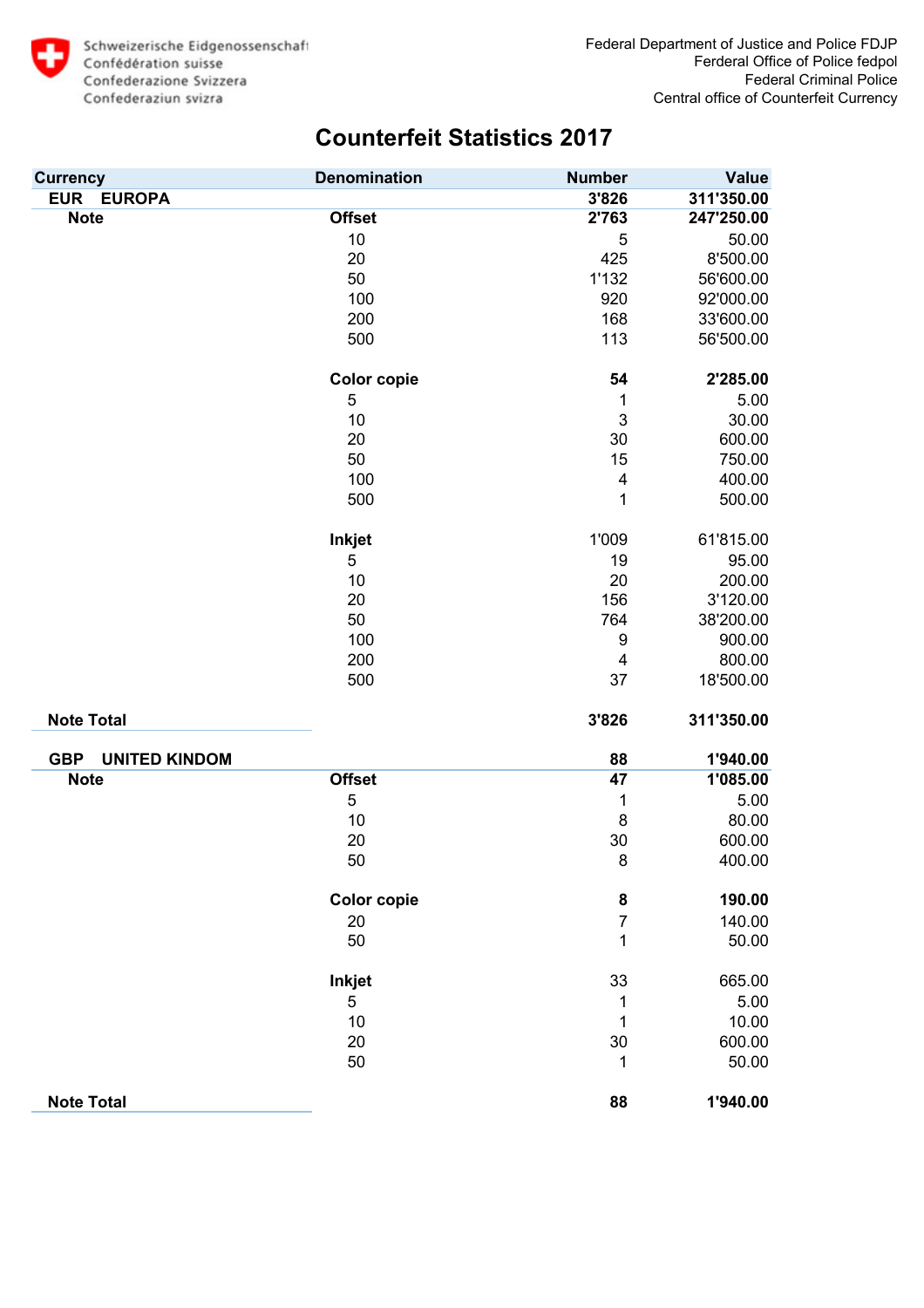

| <b>Currency</b>                | <b>Denomination</b>      | <b>Number</b>    | <b>Value</b>  |
|--------------------------------|--------------------------|------------------|---------------|
| <b>HONG-KONG</b><br><b>HKD</b> |                          | 1                | 500.00        |
| <b>Note</b>                    | <b>Inkjet</b>            | 1                | 500.00        |
|                                | 500                      | 1                | 500.00        |
| <b>Note Total</b>              |                          | 1                | 500.00        |
| <b>INDONESIA</b><br><b>IDR</b> |                          | 1                | 100'000.00    |
| <b>Note</b>                    | <b>Color copie</b>       | 1                | 100'000.00    |
|                                | 100000                   | 1                | 100'000.00    |
| <b>Note Total</b>              |                          | 1                | 100'000.00    |
| INR INDIA                      |                          | 3                | 700.00        |
| <b>Note</b>                    | <b>Offset</b>            | $\overline{2}$   | 200.00        |
|                                | 100                      | $\overline{2}$   | 200.00        |
|                                | <b>Inkjet</b>            | 1                | 500.00        |
|                                | 500                      | 1                | 500.00        |
| <b>Note Total</b>              |                          | $\mathbf 3$      | 700.00        |
| <b>JORDAN</b><br><b>JOD</b>    |                          | 10               | 100.00        |
| <b>Note</b>                    | <b>Color copie</b>       | 10               | 100.00        |
|                                | 10                       | 10               | 100.00        |
| <b>Note Total</b>              |                          | 10               | 100.00        |
| JPY JAPAN                      |                          | 2'500            | 25'000'000.00 |
| <b>Note</b>                    | <b>Offset</b>            | 2'500            | 25'000'000.00 |
|                                | 10000                    | 2'500            | 25'000'000.00 |
| <b>Note Total</b>              |                          | 2'500            | 25'000'000.00 |
| <b>KWD KUWAIT</b>              |                          | $\mathbf 1$      | 5.00          |
| <b>Note</b>                    | <b>Inkjet</b>            | 1                | 5.00          |
|                                | 5                        | 1                | 5.00          |
| <b>Note Total</b>              |                          | 1                | 5.00          |
| <b>MEXICO</b><br><b>MXN</b>    |                          | 3                | 1'050.00      |
| Coin                           | <b>Embossing forgery</b> | 1                | 50.00         |
|                                | 50                       | 1                | 50.00         |
| <b>Coin Total</b>              |                          | 1                | 50.00         |
| <b>Note</b>                    | <b>Inkjet</b>            | $\overline{2}$   | 1'000.00      |
|                                | 500                      | $\overline{2}$   | 1'000.00      |
| <b>Note Total</b>              |                          | $\boldsymbol{2}$ | 1'000.00      |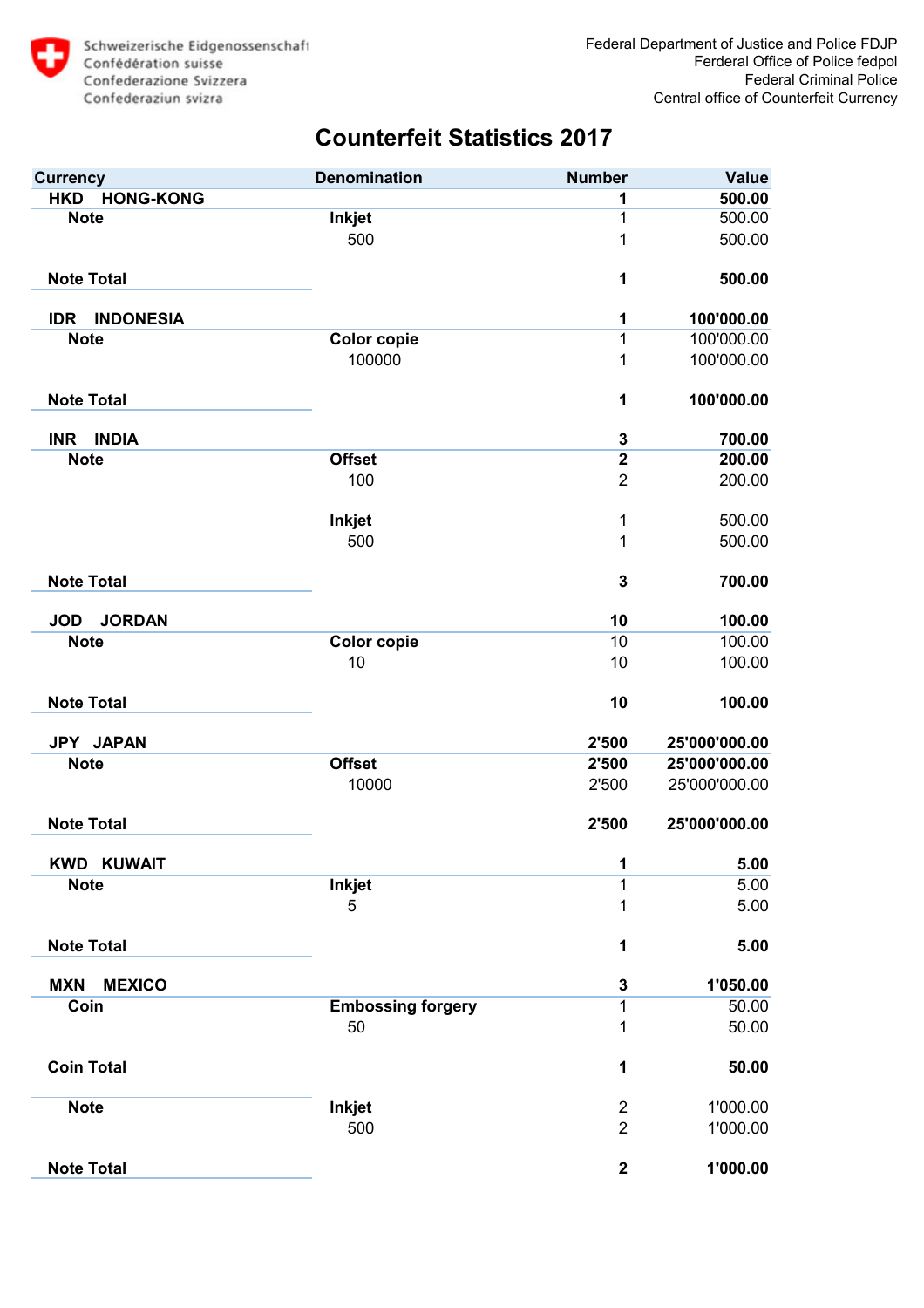

| <b>Currency</b>              | <b>Denomination</b> | <b>Number</b>           | <b>Value</b> |
|------------------------------|---------------------|-------------------------|--------------|
| <b>RUB RUSIAN FEDERATION</b> |                     | 6                       | 30'000.00    |
| <b>Note</b>                  | <b>Offset</b>       | $\overline{3}$          | 15'000.00    |
|                              | 5000                | 3                       | 15'000.00    |
|                              | <b>Color copie</b>  | $\mathsf 3$             | 15'000.00    |
|                              | 5000                | 3                       | 15'000.00    |
| <b>Note Total</b>            |                     | $6\phantom{1}6$         | 30'000.00    |
| <b>SAR SAUDI ARABIA</b>      |                     | 5                       | 360.00       |
| <b>Note</b>                  | <b>Color copie</b>  | $\overline{3}$          | 210.00       |
|                              | 10                  | 1                       | 10.00        |
|                              | 100                 | $\overline{2}$          | 200.00       |
|                              | <b>Inkjet</b>       | $\overline{2}$          | 150.00       |
|                              | 50                  | 1                       | 50.00        |
|                              | 100                 | 1                       | 100.00       |
| <b>Note Total</b>            |                     | 5                       | 360.00       |
| <b>TRY</b><br><b>TURKEY</b>  |                     | 14                      | 1'690.00     |
| <b>Note</b>                  | <b>Offset</b>       | $\overline{3}$          | 400.00       |
|                              | 100                 | $\overline{2}$          | 200.00       |
|                              | 200                 | 1                       | 200.00       |
|                              | <b>Color copie</b>  | $\mathsf 3$             | 170.00       |
|                              | 20                  | 1                       | 20.00        |
|                              | 50                  | 1                       | 50.00        |
|                              | 100                 | 1                       | 100.00       |
|                              | <b>Inkjet</b>       | $\bf 8$                 | 1'120.00     |
|                              | 20                  | 1                       | 20.00        |
|                              | 100                 | 3                       | 300.00       |
|                              | 200                 | $\overline{\mathbf{4}}$ | 800.00       |
| <b>Note Total</b>            |                     | 14                      | 1'690.00     |